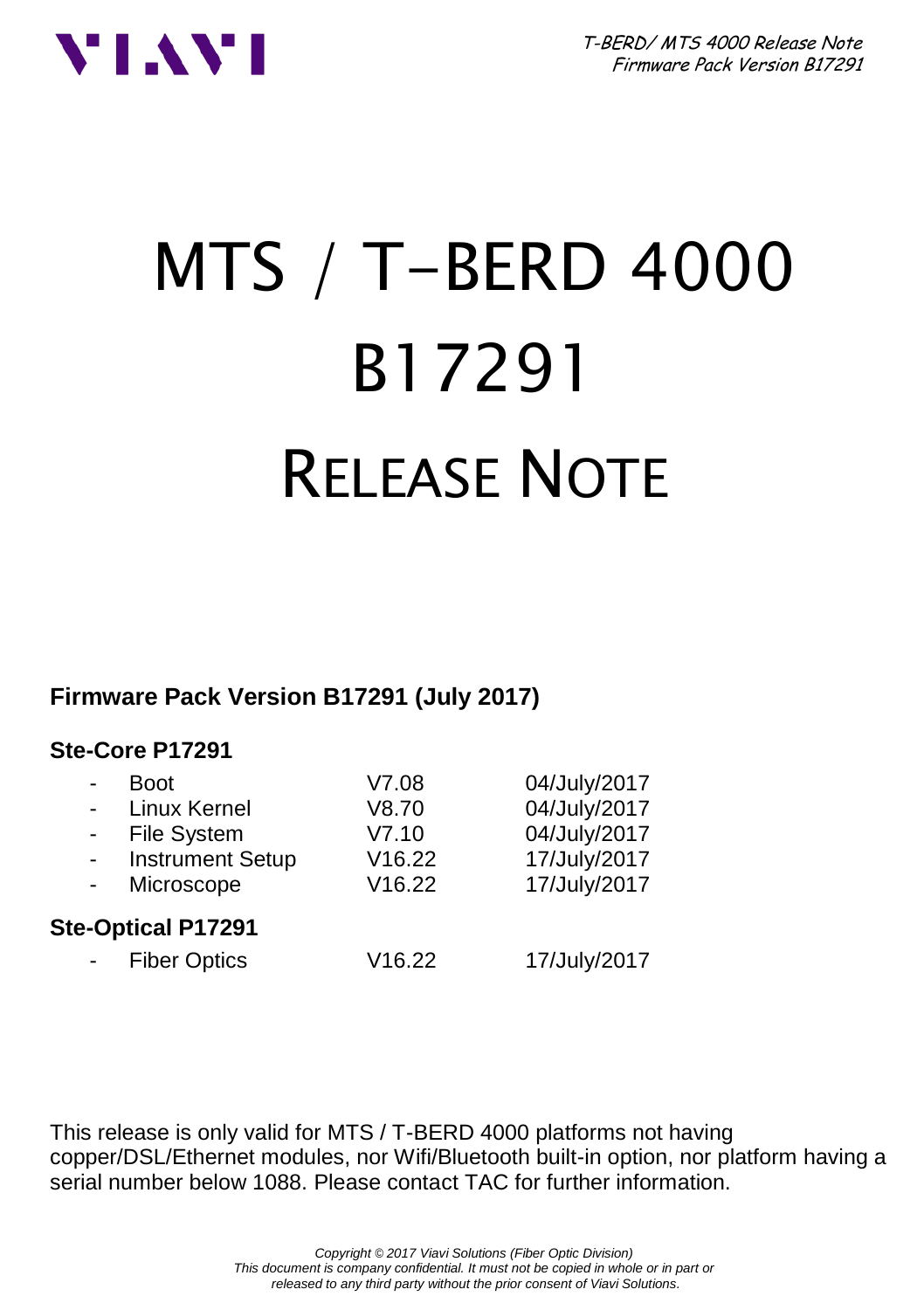<span id="page-1-0"></span>

# **CONTENT**

| $Improvements \dots 3$ |  |  |
|------------------------|--|--|
|                        |  |  |
|                        |  |  |